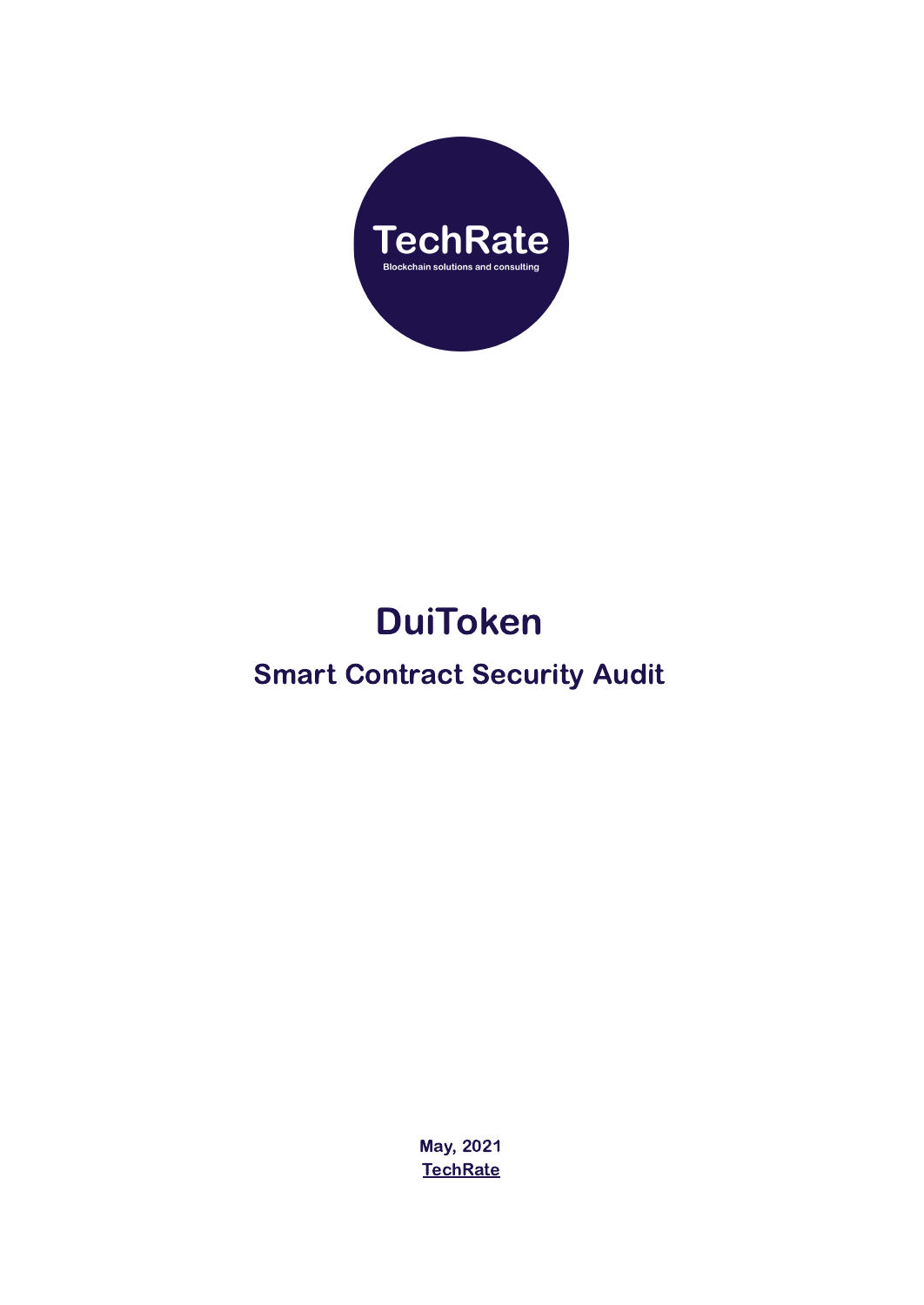### Disclaimer

This is a limited report on our findings based on our analysis, in accordance with good industry practice as at the date of this report, in relation to cybersecurity vulnerabilities and issues in the framework and algorithms based on smart contracts, the details of which are set out in this report. In order to get a full view of our analysis, it is crucial for you to read the full report. While we have done our best in conducting our analysis and producing this report, it is important to note that you should not rely on this report and cannot claim against us on the basis of what it says or doesn't say, or how we produced it, and it is important for you to conduct your own independent investigations before making any decisions. We go into more detail on this in the below disclaimer below – please make sure to read it in full.

DISCLAIMER: By reading this report or any part of it, you agree to the terms of this disclaimer. If you do not agree to the terms, then please immediately cease reading this report, and delete and destroy any and all copies of this report downloaded and/or printed by you. This report is provided for information purposes only and on a non-reliance basis, and does not constitute investment advice. No one shall have any right to rely on the report or its contents, and TechRate and its affiliates (including holding companies, shareholders, subsidiaries, employees, directors, officers and other representatives) (TechRate) owe no duty of care towards you or any other person, nor does TechRate make any warranty or representation to any person on the accuracy or completeness of the report. The report is provided "as is", without any conditions, warranties or other terms of any kind except as set out in this disclaimer, and TechRate hereby excludes all representations, warranties, conditions and other terms (including, without limitation, the warranties implied by law of satisfactory quality, fitness for purpose and the use of reasonable care and skill) which, but for this clause, might have effect in relation to the report. Except and only to the extent that it is prohibited by law, TechRate hereby excludes all liability and responsibility, and neither you nor any other person shall have any claim against TechRate, for any amount or kind of loss or damage that may result to you or any other person (including without limitation, any direct, indirect, special, punitive, consequential or pure economic loss or damages, or any loss of income, profits, goodwill, data, contracts, use of money, or business interruption, and whether in delict, tort (including without limitation negligence), contract, breach of statutory duty, misrepresentation (whether innocent or negligent) or otherwise under any claim of any nature whatsoever in any jurisdiction) in any way arising from or connected with this report and the use, inability to use or the results of use of this report, and any reliance on this report.

The analysis of the security is purely based on the smart contracts alone. No applications or operations were reviewed for security. No product code has been reviewed.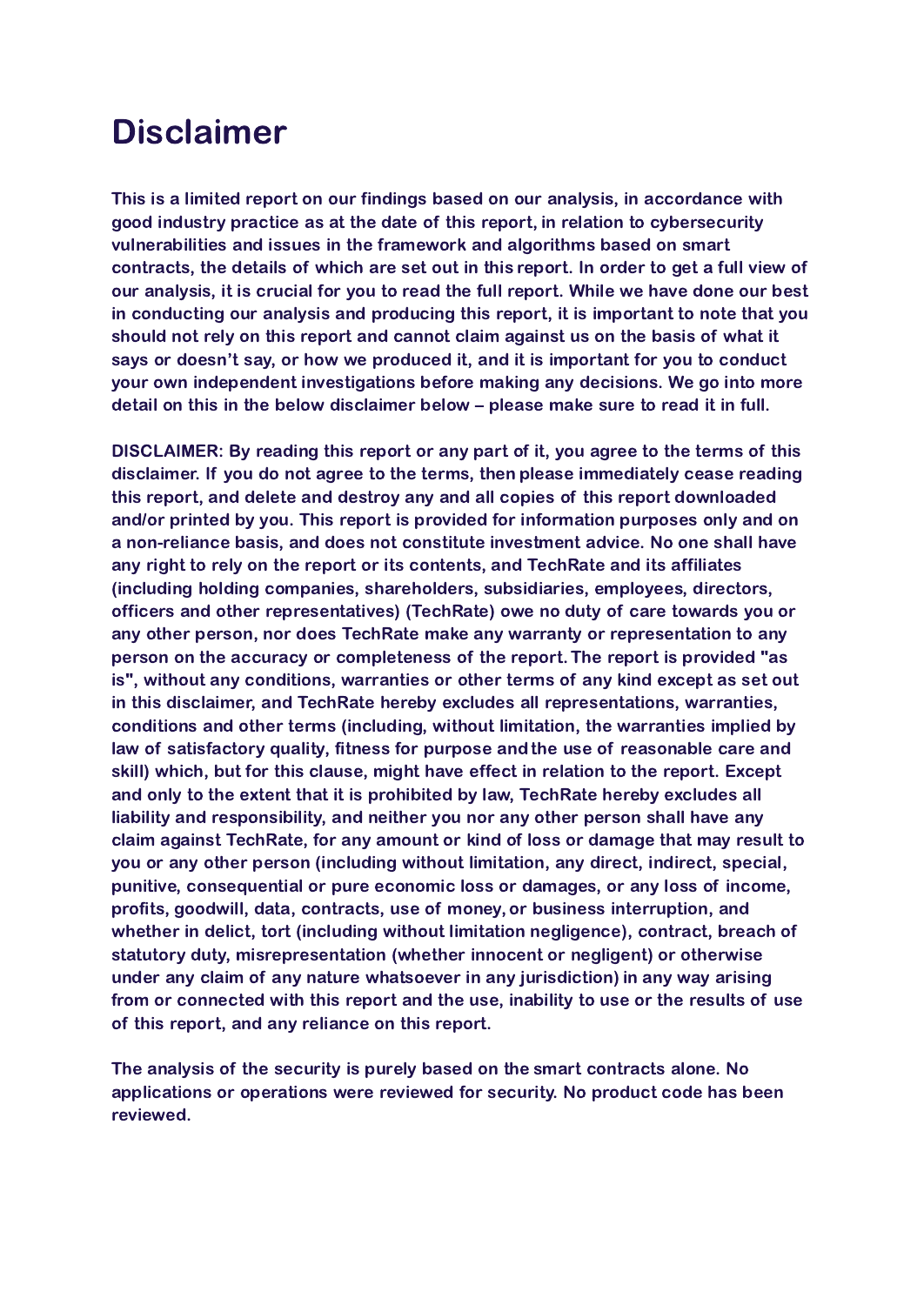## **Background**

TechRate was commissioned by DuiToken to perform an audit of smart contracts:

*●* [https://github.com/DuiToken/DuiToken/blob/39b128b69b3fa354710c35647e5c](https://github.com/DuiToken/DuiToken/blob/39b128b69b3fa354710c35647e5c34a64673af29/contract/DuiToken.sol) [34a64673af29/contract/DuiToken.sol](https://github.com/DuiToken/DuiToken/blob/39b128b69b3fa354710c35647e5c34a64673af29/contract/DuiToken.sol)

The purpose of the audit was to achieve the following:

- Ensure that the smart contract functions as intended.
- Identify potential security issues with the smart contract.

The information in this report should be used to understand the risk exposure of the smart contract, and as a guide to improve the security posture of the smart contract by remediating the issues that were identified.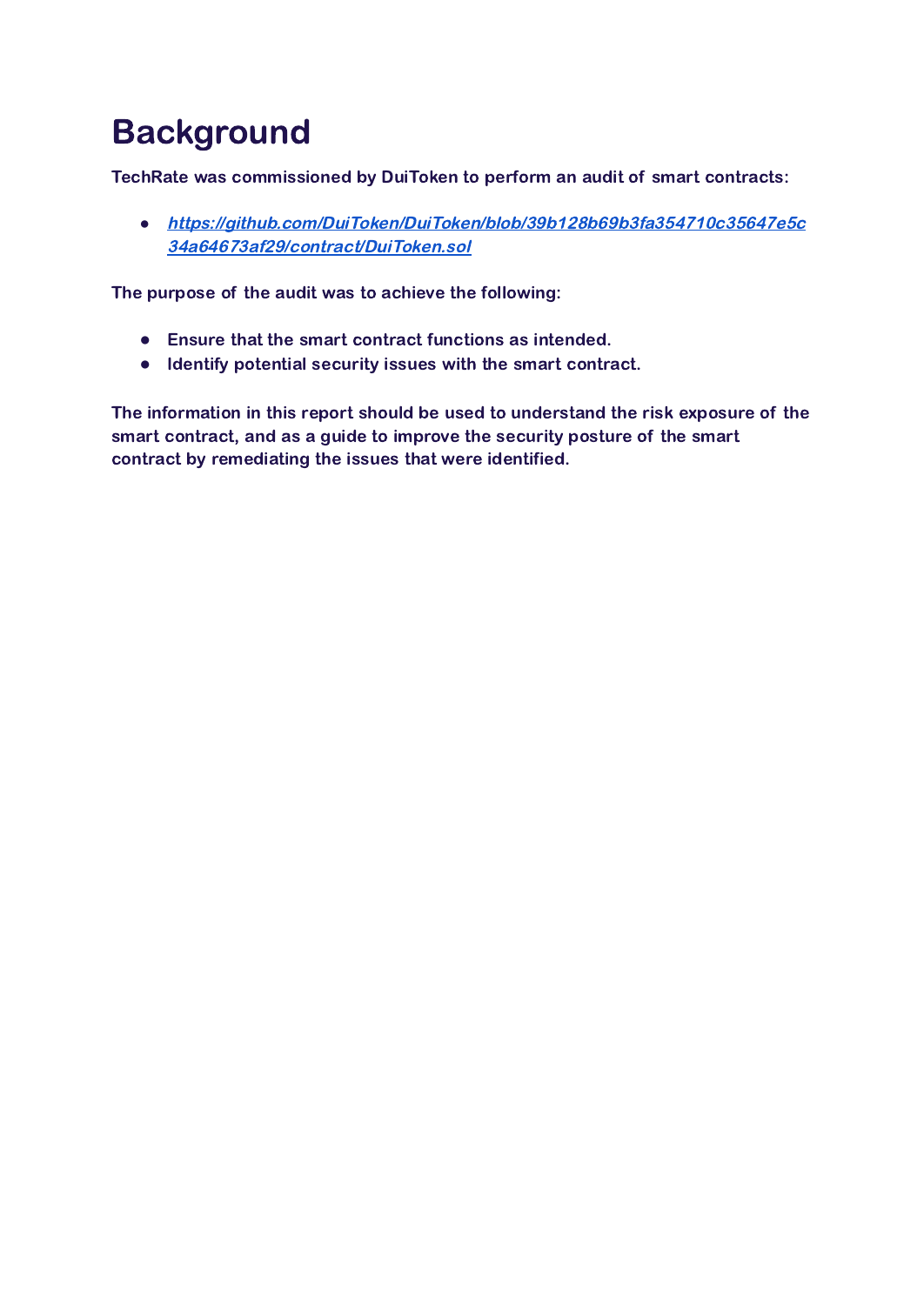# **Issues Checking Status**

| N <sub>2</sub> | <b>Issue description.</b>                                                        | <b>Checking status</b> |
|----------------|----------------------------------------------------------------------------------|------------------------|
| $\mathbf 1$    | <b>Compiler warnings.</b>                                                        | <b>Passed</b>          |
| $\overline{2}$ | <b>Race conditions and Reentrancy.</b><br><b>Cross-function race conditions.</b> | <b>Passed</b>          |
| 3              | Possible delays in data delivery.                                                | <b>Passed</b>          |
| 4              | Oracle calls.                                                                    | <b>Passed</b>          |
| 5              | Front running.                                                                   | <b>Passed</b>          |
| 6              | Timestamp dependence.                                                            | <b>Passed</b>          |
| $\overline{7}$ | <b>Integer Overflow and Underflow.</b>                                           | <b>Passed</b>          |
| 8              | DoS with Revert.                                                                 | <b>Passed</b>          |
| 9              | DoS with block gas limit.                                                        | <b>Low issues</b>      |
| 10             | <b>Methods execution permissions.</b>                                            | <b>Passed</b>          |
| 11             | Economy model.                                                                   | <b>Passed</b>          |
| 12             | The impact of the exchange rate on the logic.                                    | <b>Passed</b>          |
| 13             | Private user data leaks.                                                         | <b>Passed</b>          |
| 14             | <b>Malicious Event log.</b>                                                      | <b>Passed</b>          |
| 15             | <b>Scoping and Declarations.</b>                                                 | <b>Passed</b>          |
| 16             | Uninitialized storage pointers.                                                  | <b>Passed</b>          |
| 17             | Arithmetic accuracy.                                                             | <b>Passed</b>          |
| 18             | <b>Design Logic.</b>                                                             | <b>Passed</b>          |
| 19             | <b>Cross-function race conditions.</b>                                           | <b>Passed</b>          |
| 20             | Safe Zeppelin module.                                                            | <b>Passed</b>          |
| 21             | <b>Fallback function security.</b>                                               | <b>Passed</b>          |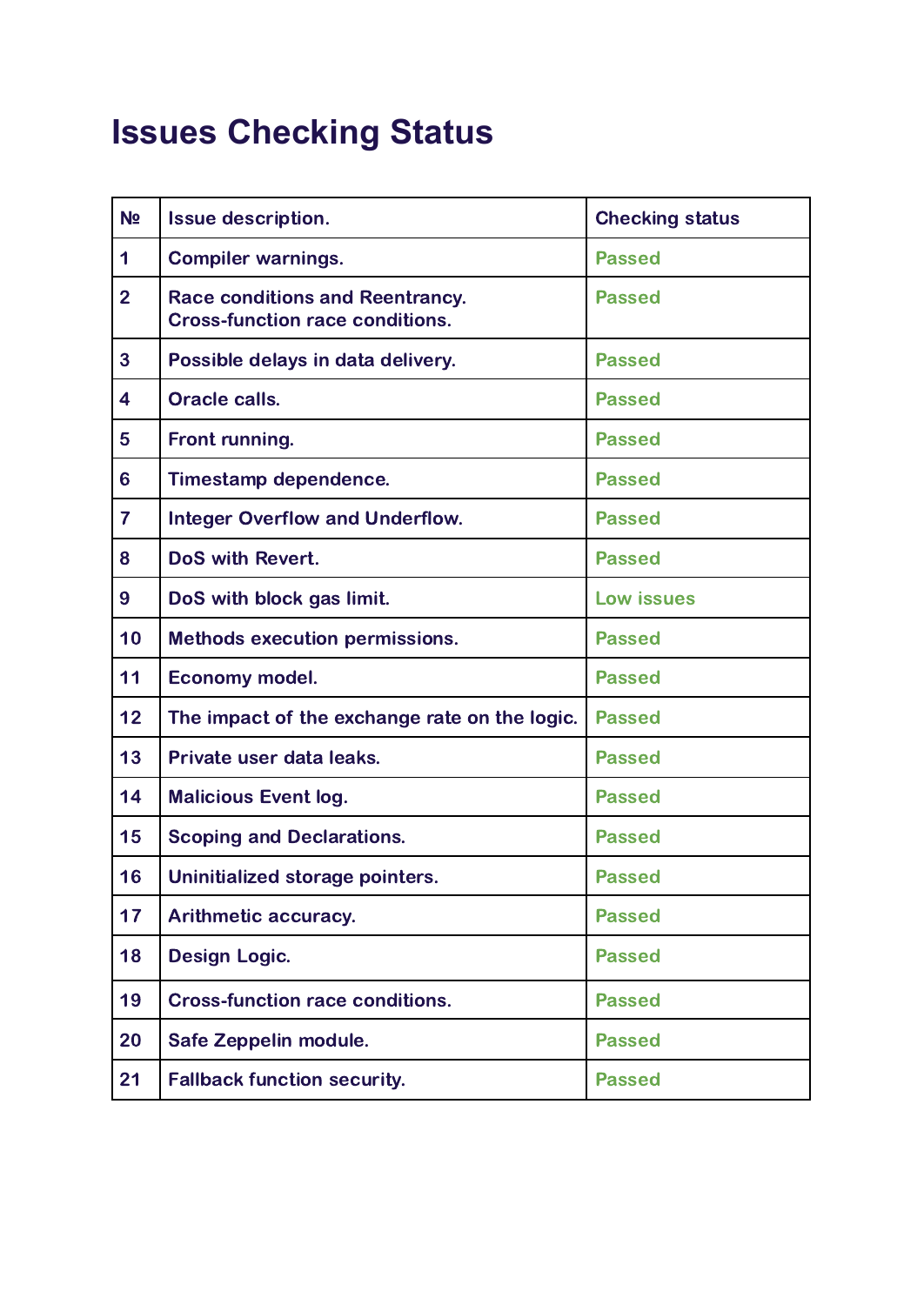## Functions outline

- + [Int] IBEP20
	- [Ext] totalSupply
	- [Ext] balanceOf
	- [Ext] transfer #
	- [Ext] allowance
	- [Ext] approve #
	- [Ext] transferFrom #

#### + [Lib] SafeMath

- [Int] add
- [Int] sub
- [Int] sub
- [Int] mul
- [Int] div
- [Int] div
- [Int] mod
- [Int] mod
- + Context
	- [Int] \_msgSender
	- [Int] \_msgData
- + [Lib] Address
	- [Int] isContract
	- [Int] sendValue #
	- [Int] functionCall #
	- [Int] functionCall #
	- [Int] functionCallWithValue #
	- [Int] functionCallWithValue #
	- [Prv] \_functionCallWithValue #
- + Ownable (Context)
	- [Int] <Constructor> #
	- [Pub] owner
	- [Pub] renounceOwnership #
	- modifiers: onlyOwner
	- [Pub] transferOwnership # - modifiers: onlyOwner
	- [Pub] geUnlockTime
	- [Pub] lock #
		- modifiers: onlyOwner
	- [Pub] unlock #
- + [Int] IPancakeswapV2Factory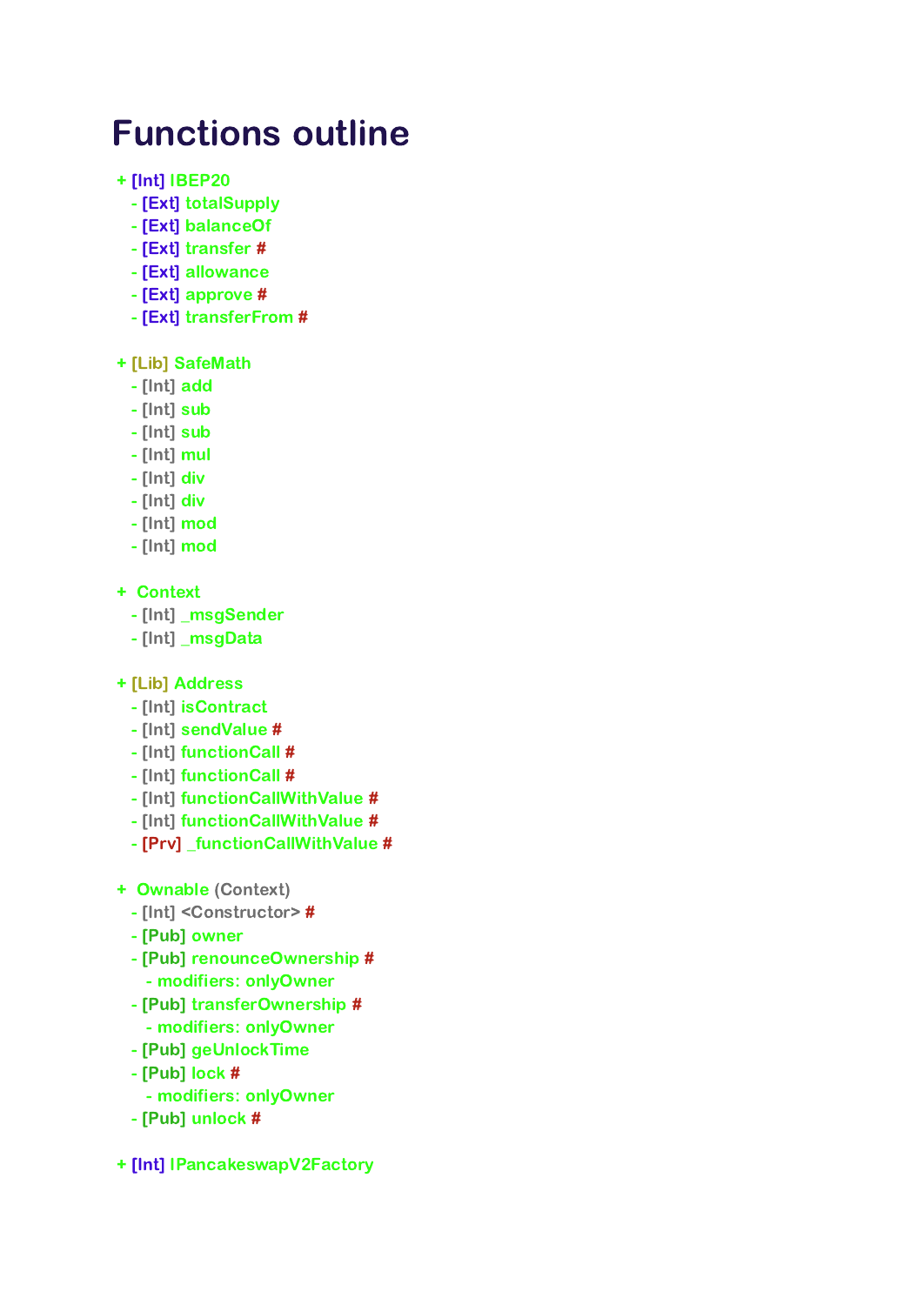- [Ext] feeTo
- [Ext] feeToSetter
- [Ext] getPair
- [Ext] allPairs
- [Ext] allPairsLength
- [Ext] createPair #
- [Ext] setFeeTo #
- [Ext] setFeeToSetter #
- + [Int] IPancakeswapV2Pair
	- [Ext] name
	- [Ext] symbol
	- [Ext] decimals
	- [Ext] totalSupply
	- [Ext] balanceOf
	- [Ext] allowance
	- [Ext] approve #
	- [Ext] transfer #
	- [Ext] transferFrom #
	- [Ext] DOMAIN\_SEPARATOR
	- [Ext] PERMIT\_TYPEHASH
	- [Ext] nonces
	- [Ext] permit #
	- [Ext] MINIMUM\_LIQUIDITY
	- [Ext] factory
	- [Ext] token0
	- [Ext] token1
	- [Ext] getReserves
	- [Ext] price0CumulativeLast
	- [Ext] price1CumulativeLast
	- [Ext] kLast
	- [Ext] mint #
	- [Ext] burn #
	- [Ext] swap #
	- [Ext] skim #
	- [Ext] sync #
	- [Ext] initialize #
- + [Int] IPancakeswapV2Router01
	- [Ext] factory
	- [Ext] WETH
	- [Ext] addLiquidity #
	- [Ext] addLiquidityBNB (\$)
	- [Ext] removeLiquidity #
	- [Ext] removeLiquidityBNB #
	- [Ext] removeLiquidityWithPermit #
	- [Ext] removeLiquidityBNBWithPermit #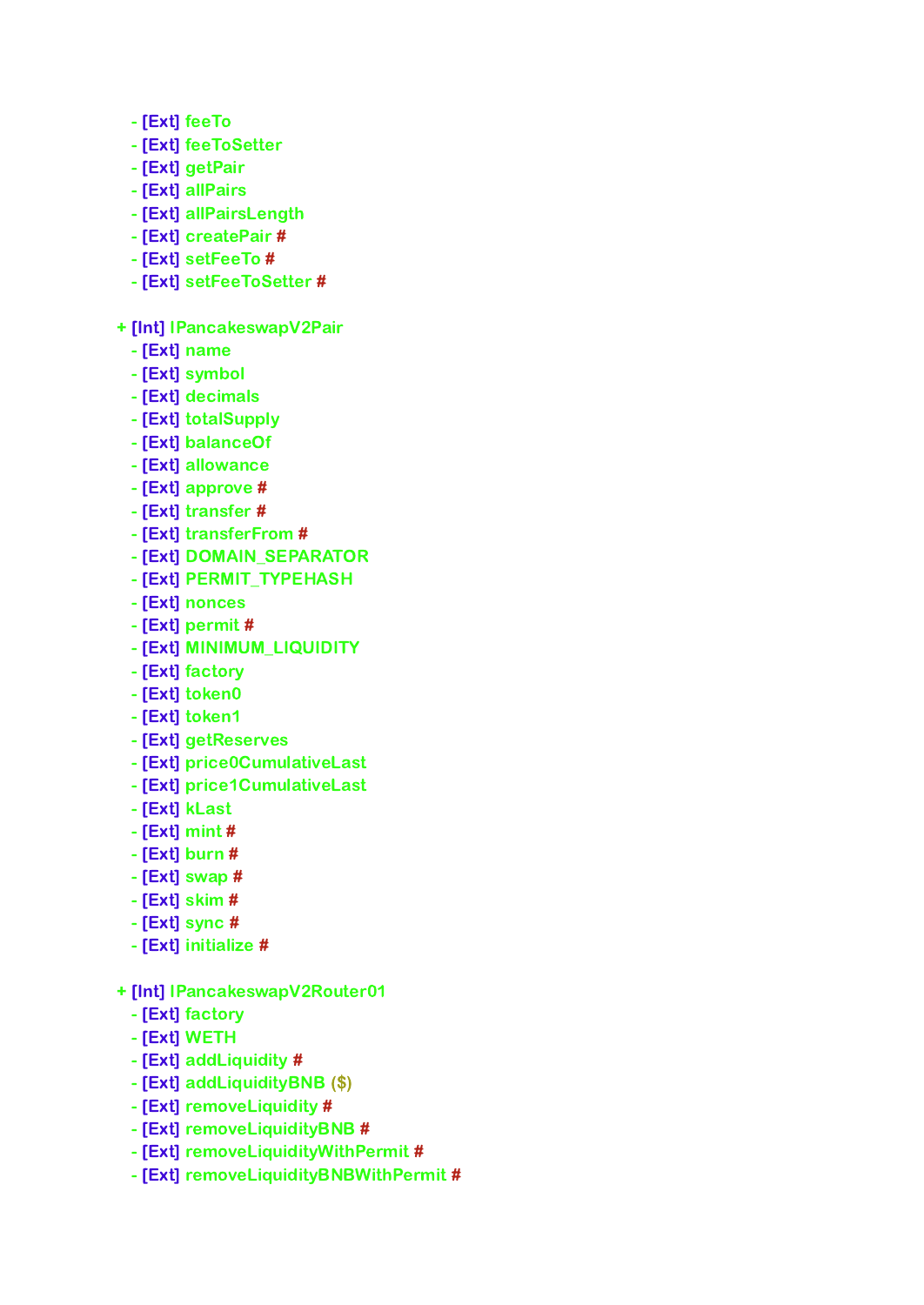- [Ext] swapExactTokensForTokens #
- [Ext] swapTokensForExactTokens #
- [Ext] swapExactBNBForTokens (\$)
- [Ext] swapTokensForExactBNB #
- [Ext] swapExactTokensForBNB #
- [Ext] swapBNBForExactTokens (\$)
- [Ext] quote
- [Ext] getAmountOut
- [Ext] getAmountIn
- [Ext] getAmountsOut
- [Ext] getAmountsIn
- + [Int] IPancakeswapV2Router02 (IPancakeswapV2Router01)
	- [Ext] removeLiquidityBNBSupportingFeeOnTransferTokens #
	- [Ext] removeLiquidityBNBWithPermitSupportingFeeOnTransferTokens #
	- [Ext] swapExactTokensForTokensSupportingFeeOnTransferTokens #
	- [Ext] swapExactBNBForTokensSupportingFeeOnTransferTokens (\$)
	- [Ext] swapExactTokensForBNBSupportingFeeOnTransferTokens #
- + DuiToken (Context, IBEP20, Ownable)
	- [Pub] <Constructor> #
	- [Pub] name
	- [Pub] symbol
	- [Pub] decimals
	- [Pub] totalSupply
	- [Pub] balanceOf
	- [Pub] transfer #
	- [Pub] allowance
	- [Pub] approve #
	- [Pub] transferFrom #
	- [Pub] increaseAllowance #
	- [Pub] decreaseAllowance #
	- [Pub] isExcludedFromReward
	- [Pub] totalFees
	- [Pub] deliver #
	- [Pub] reflectionFromToken
	- [Pub] tokenFromReflection
	- [Pub] excludeFromReward # - modifiers: onlyOwner
	- [Ext] includeInReward # - modifiers: onlyOwner
	- [Prv] \_transferBothExcluded #
	- [Pub] excludeFromFee # - modifiers: onlyOwner
	- [Pub] includeInFee #
	- modifiers: onlyOwner
	- [Ext] setTaxFeePercent #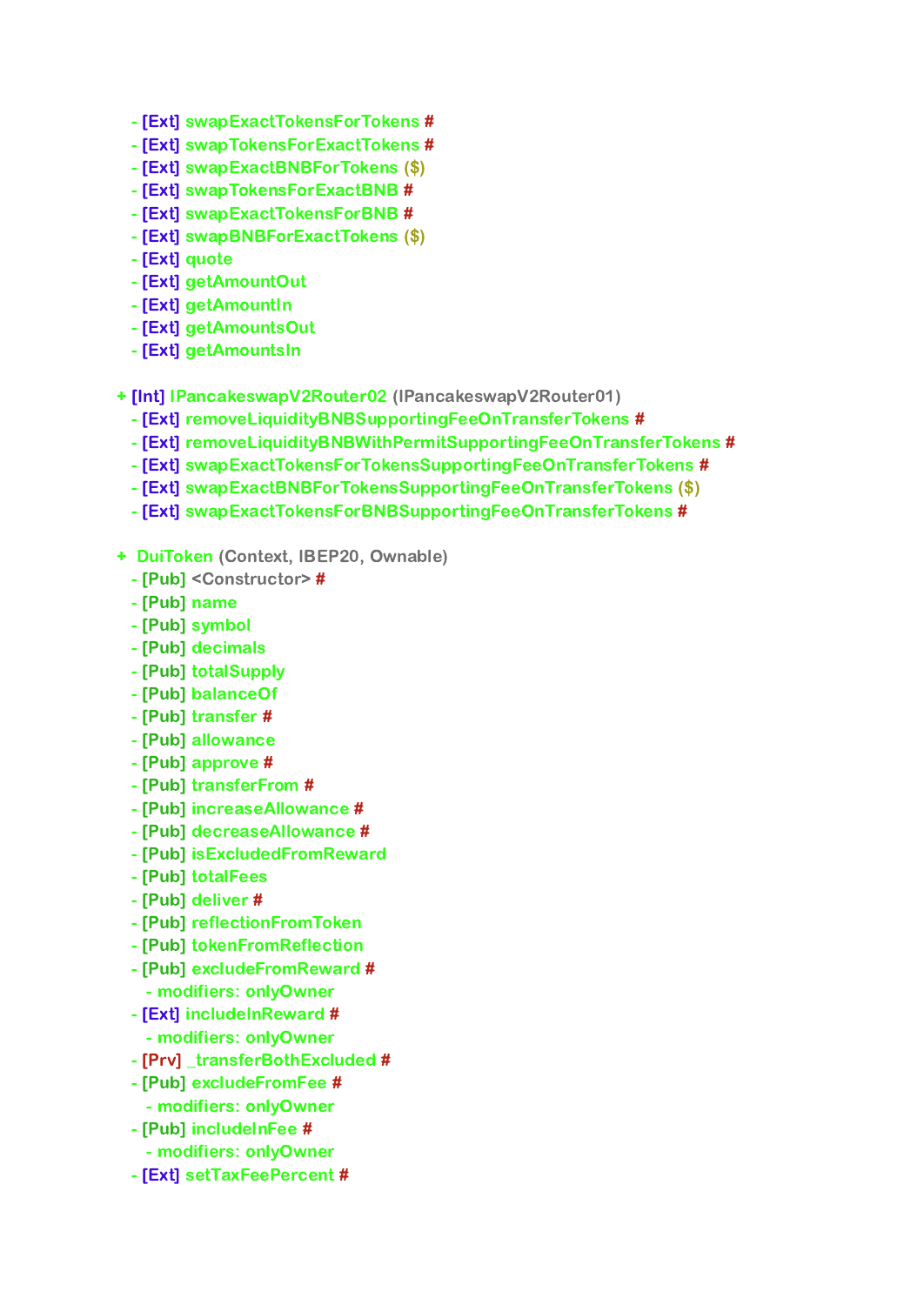- modifiers: onlyOwner

- [Ext] setLiquidityFeePercent #
	- modifiers: onlyOwner
- [Ext] setMaxTxPercent #
- modifiers: onlyOwner
- [Pub] setSwapAndLiquifyEnabled #
- modifiers: onlyOwner
- [Ext] <Fallback> (\$)
- [Prv] \_duiFee #
- [Prv] \_getValues
- [Prv] \_getTValues
- [Prv] \_getDValues
- [Prv] \_getRate
- [Prv] \_getCurrentSupply
- [Prv] \_takeLiquidity #
- [Prv] calculateTaxFee
- [Prv] calculateLiquidityFee
- [Prv] removeAllFee #
- [Prv] restoreAllFee #
- [Pub] isExcludedFromFee
- [Prv] \_approve #
- [Ext] recoverBNB #
- modifiers: onlyOwner
- [Prv] \_transfer #
- [Prv] swapAndLiquify #
- modifiers: lockTheSwap
- [Prv] swapTokensForBnb #
- [Prv] addLiquidity #
- [Prv] \_tokenTransfer #
- [Prv] \_transferStandard #
- [Prv] \_transferToExcluded #
- [Prv] \_transferFromExcluded #
- [Pub] setPancakeRouterAddress #
	- modifiers: onlyOwner
- (\$) = payable function
- $#$  = non-constant function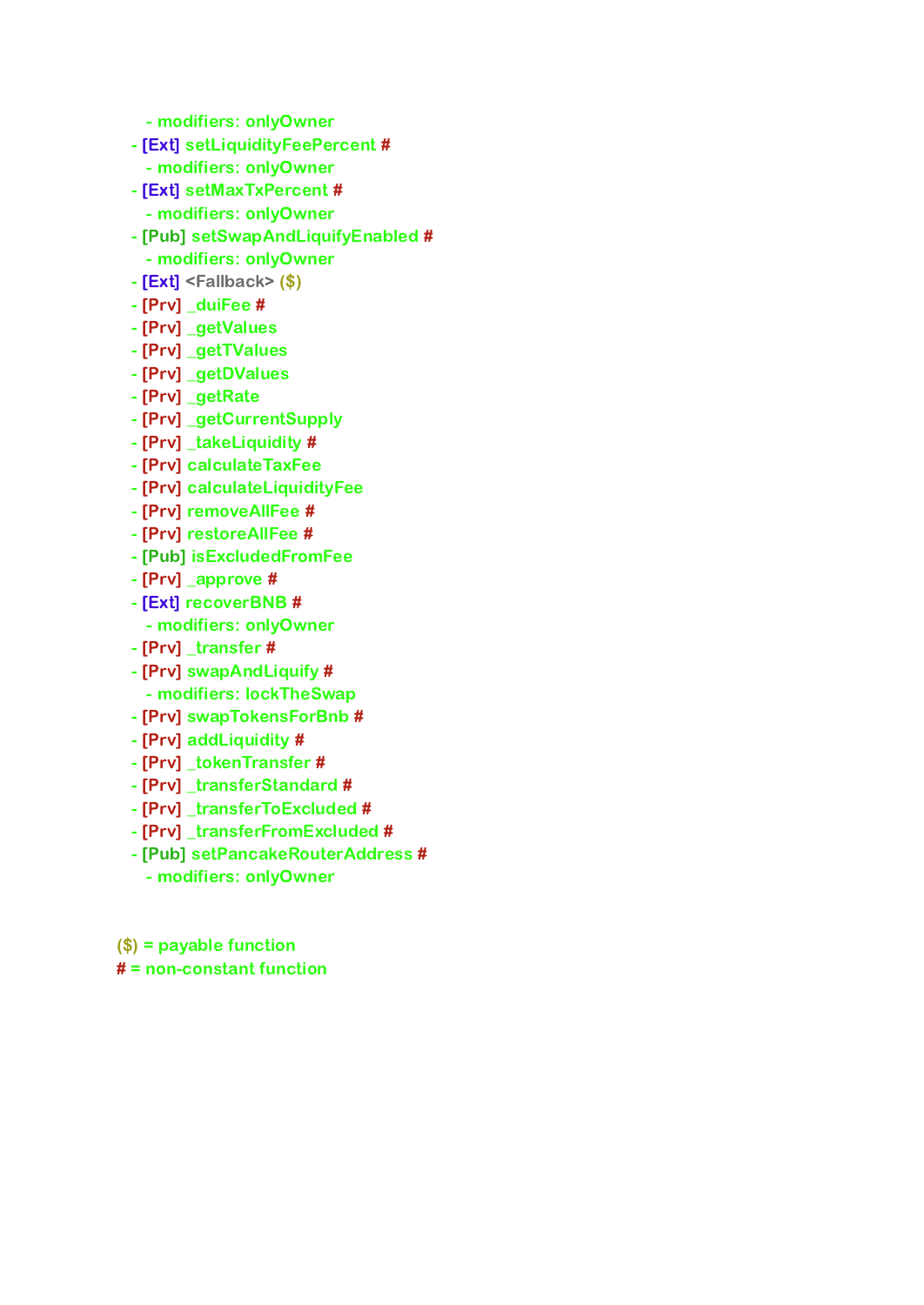## Security Issues

### High Severity Issues

No high severity issues found.

### Medium Severity Issues

No medium severity issues found.

### Low Severity Issues

#### 1. Out of gas

Issue:

- ❏ The function includeInReward uses the loop to find and remove addresses from the excluded list. Function will be aborted with OUT OF GAS exception if there will be a long excluded addresses list.
- ❏ The function \_getCurrentSupply also uses the loop for evaluating total supply. It also could be aborted with OUT\_OF\_GAS exception if there will be a long excluded addresses list.

#### Recommendation:

Use EnumerableSet instead of array or do not use long arrays.

### Owner privileges

- ❏ Owner can change the tax and liquidity fee.
- ❏ Owner can change the maximum transaction amount.
- ❏ Owner can exclude from the fee.
- ❏ Owner can recover stuck BNB from the contract caused by the SwapAndLiquify function.
- ❏ Owner can change the pancake router address.